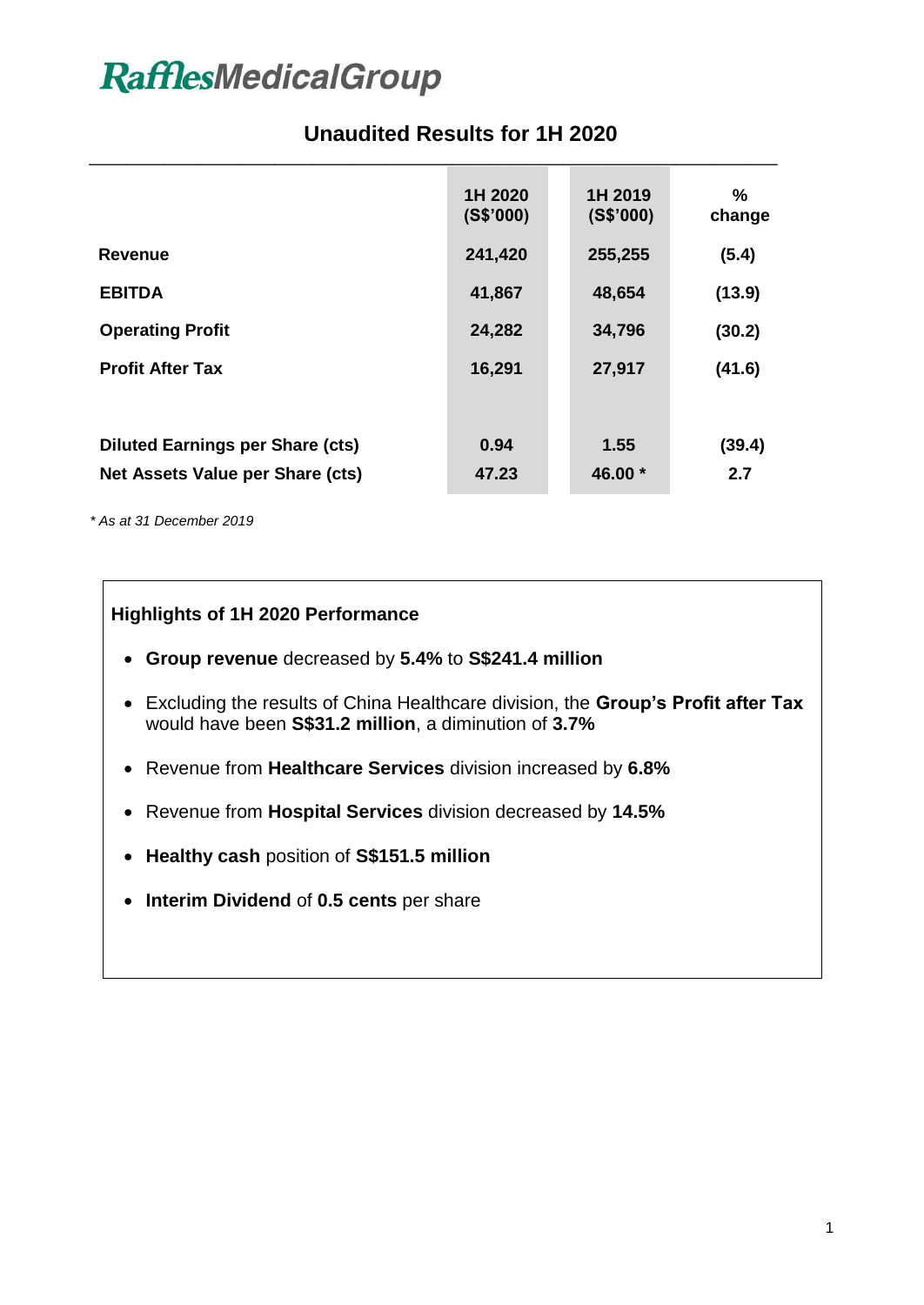

#### **MEDIA RELEASE**

### *RafflesMedicalGroup* **Reports Revenue of S\$241.4 Million and Profit After Tax of S\$16.3 Million in 1H 2020 Amidst Challenging Market Conditions**

Singapore, 27 July 2020 – In the midst of challenging COVID-19 conditions, *RafflesMedicalGroup* (the **Group**) has reported a decrease in revenue of **5.4%** to **S\$241.4** million in 1H 2020, from **S\$255.3** million in 1H 2019. Although revenue for the Hospital Services division saw a decrease of **14.5%** from **S\$148.1** million year-on-year due to the deferment of elective surgeries and fewer offshore patients, the Group's overall business remained resilient with the Healthcare Services division recording a revenue growth of **6.8%** from **S\$116.6** million in 1H 2019 to **S\$124.6** million in 1H 2020. This was bolstered by mitigating activities such as air-border screening, swabbing of foreign workers, teleconsulting services, as well as supporting the Government's Changi Exhibition Centre – Community Care Facility for COVID-19 positive cases. In China, *RafflesHospital Chongqing* and our clinics had to operate with a significantly smaller patient load as the movement of people was curtailed for much of 1H 2020.

The Group's earnings before interest, taxes, depreciation and amortisation (**EBITDA**) registered a decrease of **13.9%** at **S\$41.9** million in 1H 2020 as compared to **S\$48.7** million in 1H 2019. Its Profit after Tax decreased by **41.6%** to **S\$16.3** million in 1H 2020 from **S\$27.9** million in 1H 2019, due to higher depreciation charges and interest expense. Excluding the results of China Healthcare Division (*RafflesHospital Chongqing, RafflesChinaClinics* and *RafflesMedical Hong Kong*), which had been severely impacted by COVID-19 in 1H 2020, the Group's Profit after Tax would have been **S\$31.2** million as compared to **S\$32.3** million in 1H 2019, a diminution of **3.7%.**

The Group continued to generate cash from its operating activities which enabled it to fund its expansion through a combination of internally generated cash and borrowings. As at 30 June 2020, the Group had **S\$151.5** million and **S\$168.4** million in cash and debt respectively. The Group's balance sheet remains resilient with very low net gearing of approximately **1.8%** as at 30 June 2020.

For the half year ended 30 June 2020, the Directors are pleased to declare an interim dividend of **0.5** Singapore cents per share.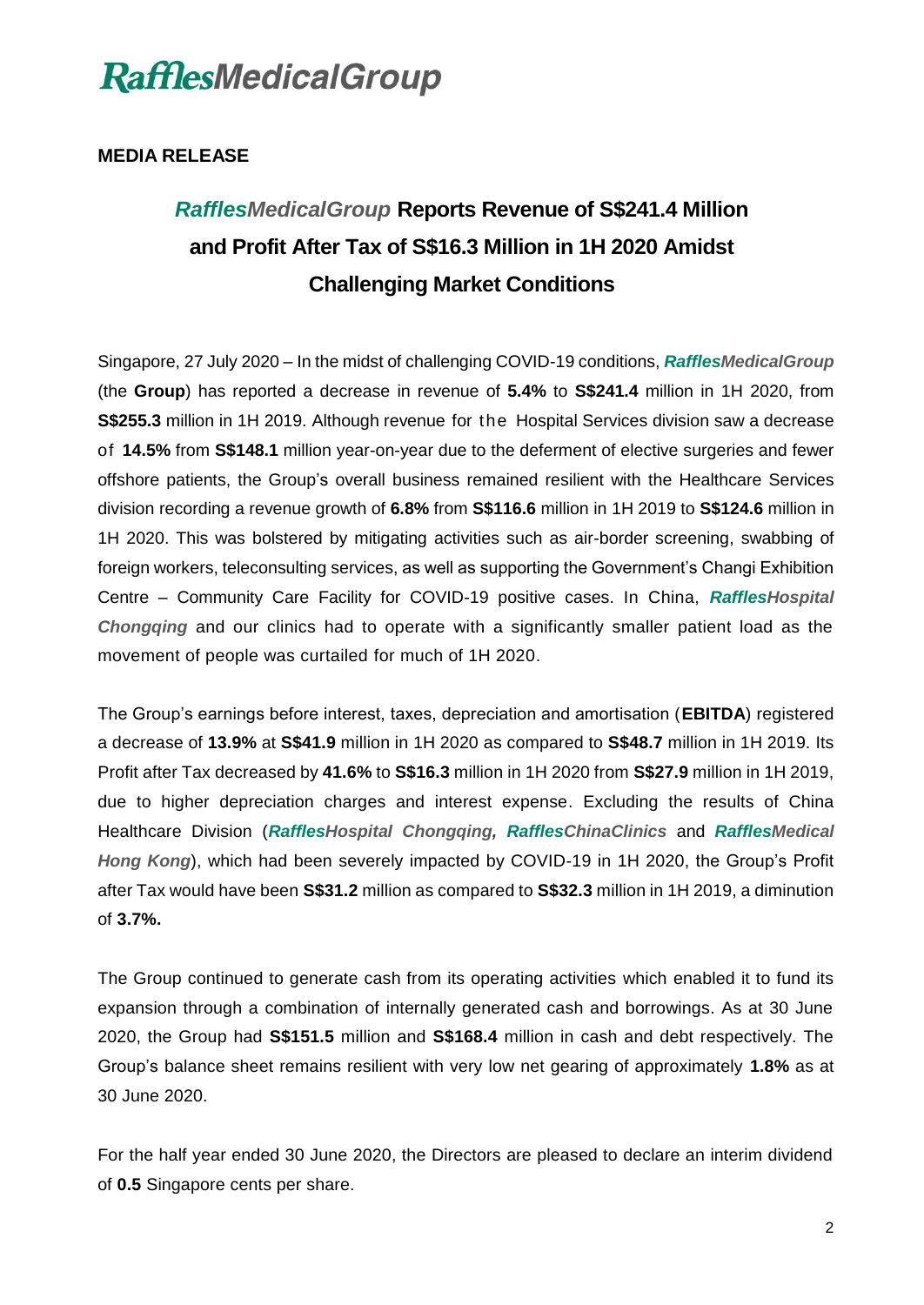# **RafflesMedicalGroup**

Based on the current conditions, and barring unforeseen circumstances, including the deterioration of the COVID-19 situation, the Group expects to remain profitable for the rest of the year.

#### **Business Updates**

- In June, all key services of *RafflesMedical* have resumed operations with the relaxation of the Circuit Breaker (**CB**). The Group continues to support the Government's various COVID-19 initiatives. The Group has also obtained a Ministry of Health (**MOH**) license on Molecular Microbiology services for COVID-19 polymerase chain reaction and serology testing, to support MOH's efforts to expand Singapore's testing capacity for COVID-19.
- The Group will continue to invest and develop its digital platform *RafflesConnect* to provide enhanced access to services, improve customer experience and offer up-to-date authoritative medical information. During the CB, *RafflesConnect* offered our patients online access to doctors and medical professionals for comprehensive and seamless care.
- In response to the COVID-19 situation, *RafflesHealthinsurance* had adjusted its marketing initiatives to focus on digital platforms, with a view to create a seamless digital journey for our customers.
- In China, the Group will continue to focus on fulfilling the demand for high quality healthcare services from affluent Chinese and the expatriate community in the country. We are in the process of completing the renovation of our 54,000 square feet medical centre in Beijing. Located at our existing Beijing International Clinic, the medical centre will offer minimally invasive surgeries to complement our clinical services when it opens in the second half of 2020.
- Preparations are on track for the opening of *RafflesHospital Shanghai*. Currently, fitting-out works and recruitment are in progress. However, in view of the COVID-19 situation, the actual date of commencement will depend on Shanghai's return to normalcy.

"Throughout this challenging period, our businesses and people have remained resilient. Our strategic investment in technology, together with our experience from managing SARS, H1N1 and MERS, have helped us improve our protocols and operations for care during epidemics. This has enabled us to respond with agility and flexibility while continuing to provide quality care during this pandemic. We are beginning to see patient loads gradually returning to pre-COVID levels at all our network clinics across the region, as well as *RafflesHospital Singapore* and *RafflesHospital Chongqing*. We remain focused on delivering value to all our patients through the high quality, seamless and compassionate healthcare that they have come to expect of us. They can depend on us, their trusted partner for health," said Dr Loo Choon Yong, Executive Chairman, *RafflesMedicalGroup*.